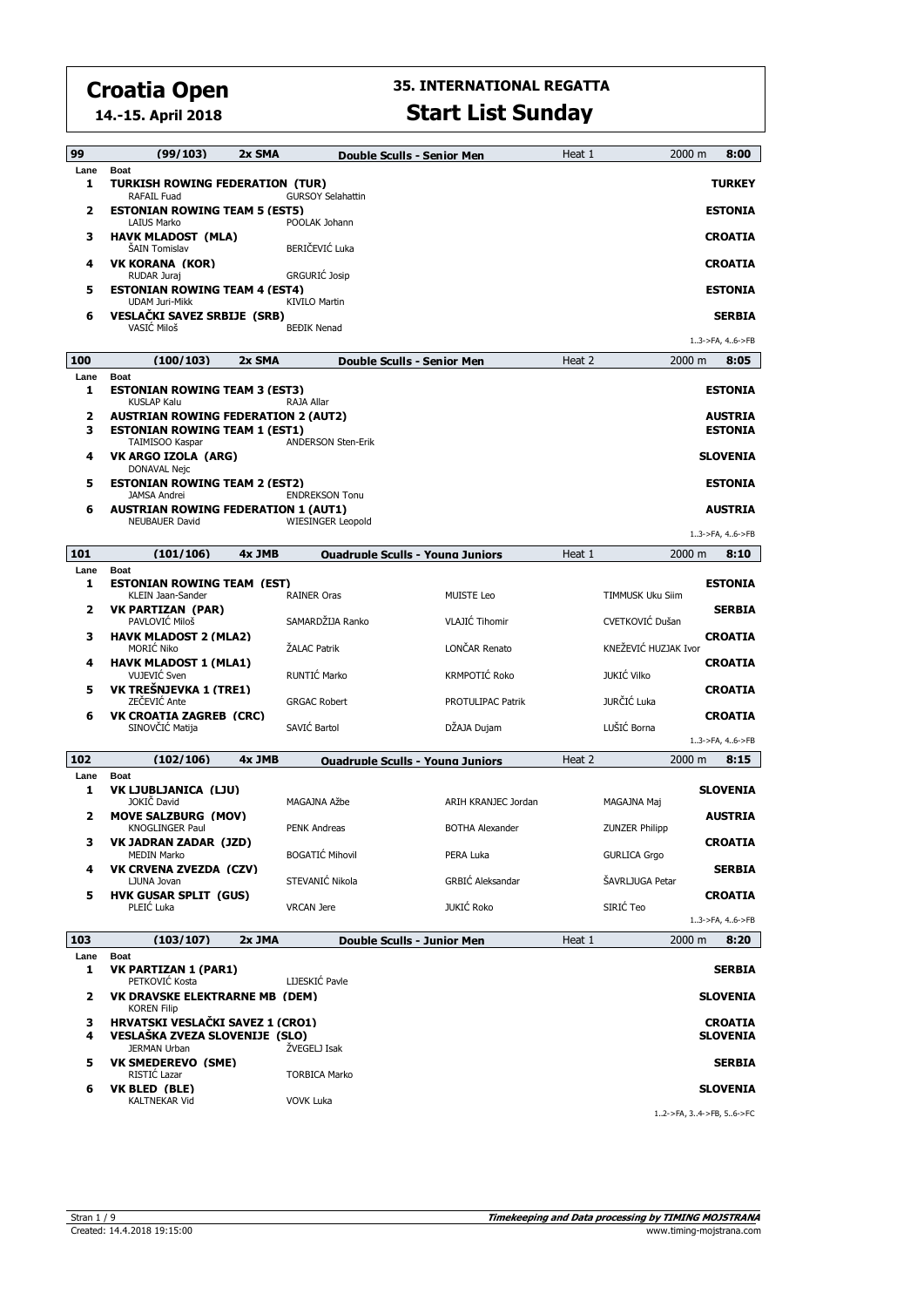**14.-15. April 2018**

| 104         | (104/107)                                                            | 2x JMA | <b>Double Sculls - Junior Men</b>   | Heat 2 | 8:25<br>2000 m                           |
|-------------|----------------------------------------------------------------------|--------|-------------------------------------|--------|------------------------------------------|
| Lane<br>1   | <b>Boat</b><br><b>HVK MORNAR SPLIT 1 (MOR1)</b><br>MUHMUTOVIĆ Goran  |        | PERKOVIĆ Marin                      |        | <b>CROATIA</b>                           |
| 2           | VK JADRAN RIJEKA (JRI)<br><b>OMEROVIC Dominik</b>                    |        | AMIŽIĆ Gianni                       |        | <b>CROATIA</b>                           |
| з           | 1. WRC LIA (LIA)<br>ROBIBARO Noah                                    |        | SVETINA Benjamin                    |        | <b>AUSTRIA</b>                           |
| 4           | <b>WRC PIRAT (PRT)</b><br>TROST Jan                                  |        | <b>ORTNER Fabian</b>                |        | <b>AUSTRIA</b>                           |
| 5<br>6      | <b>HRVATSKI VESLAČKI SAVEZ 2 (CRO2)</b><br>VK DANUBIUS 1885 2 (DAN2) |        |                                     |        | <b>CROATIA</b><br><b>SERBIA</b>          |
|             | KATIĆ Ivan                                                           |        | SARAMANDIĆ Stefan                   |        | 12->FA, 34->FB, 56->FC                   |
| 105         | (105/107)                                                            | 2x JMA | <b>Double Sculls - Junior Men</b>   | Heat 3 | 2000 m<br>8:30                           |
| Lane        | <b>Boat</b>                                                          |        |                                     |        |                                          |
| 1           | <b>VK DANUBIUS 1885 1 (DAN1)</b><br>STEFANOVIĆ Dušan                 |        | RATAJAC Rastko                      |        | <b>SERBIA</b>                            |
| 2           | <b>VK PARTIZAN 2 (PAR2)</b><br>LONCAR Nikola                         |        | <b>ĐURANOVIĆ Marko</b>              |        | <b>SERBIA</b>                            |
| з           | VK KRKA - VK DUPIN (KRK-DUP)<br>PERISIC Nino                         |        | <b>GABRE Frane</b>                  |        | <b>CROATIA</b>                           |
| 4           | <b>VK ZAGREB (ZAG)</b><br>CEPETIĆ Marko                              |        | <b>BARUN Benedikt Petar</b>         |        | <b>CROATIA</b>                           |
| 5           | VK OŠJAK (OŠJ)<br>PADOVAN Stipe                                      |        | <b>BURMAS Antonio</b>               |        | <b>CROATIA</b>                           |
| 6           | <b>HVK MORNAR SPLIT 2 (MOR2)</b><br>ANZULOVIĆ MIROŠEVIĆ Niko         |        | <b>CURIN</b> Gordan                 |        | <b>CROATIA</b><br>12->FA, 34->FB, 56->FC |
|             |                                                                      |        |                                     |        |                                          |
| 106<br>Lane | (106/108)<br><b>Boat</b>                                             | 1x JMB | Sinale Scull - Youna Juniors        | Heat 1 | 8:35<br>2000 m                           |
| 1           | VK "NEPTUN" DUBROVNIK 1 (NEP1)<br>MUCIĆ Roko                         |        |                                     |        | <b>CROATIA</b>                           |
| 2           | VK DRAVSKE ELEKTRARNE MB 1 (DEM1)<br>MARINIČ Oskar                   |        |                                     |        | <b>SLOVENIA</b>                          |
| з           | <b>RV VOLKERMARKT 1 (VOL1)</b><br><b>GFERER Martin</b>               |        |                                     |        | <b>AUSTRIA</b>                           |
| 4           | <b>ESTONIAN ROWING TEAM (EST)</b><br>RAUBA Arved                     |        |                                     |        | <b>ESTONIA</b>                           |
| 5           | VK KORANA 2 (KOR2)<br><b>VRABAC Patrik</b>                           |        |                                     |        | <b>CROATIA</b>                           |
|             |                                                                      |        |                                     |        | 1->FA, 2->FB, 3->FC                      |
| 107<br>Lane | (107/108)<br><b>Boat</b>                                             | 1x JMB | <b>Sinale Scull - Youna Juniors</b> | Heat 2 | 2000 m<br>8:40                           |
| 1           | VK SMEDEREVO (SME)<br>JOVANOVIĆ Miroslav                             |        |                                     |        | <b>SERBIA</b>                            |
| 2           | RAMA 2 (RAM2)<br>NOVAKOVIĆ Ante                                      |        |                                     |        | <b>BOSNA AND HERZEGOVINA</b>             |
| з           | HVK "MARINA KAŠTELA" 2 (MKAŠ2)<br>KREŠO Franko                       |        |                                     |        | <b>CROATIA</b>                           |
|             | <b>HAVK MLADOST 2 (MLA2)</b><br><b>JUKIC Nino</b>                    |        |                                     |        | <b>CROATIA</b>                           |
| 5           | VK DRAVSKE ELEKTRARNE MB 2 (DEM2)<br><b>KRAMBERGER Miha</b>          |        |                                     |        | <b>SLOVENIA</b><br>1->FA, 2->FB, 3->FC   |
| 108         | (108/108)                                                            | 1x JMB | Single Scull - Young Juniors        | Heat 3 | 2000 m<br>8:45                           |
| Lane        | <b>Boat</b>                                                          |        |                                     |        |                                          |
| 1           | <b>VK MEDULIN 2 (MED2)</b><br>KOVAČ Viktor                           |        |                                     |        | <b>CROATIA</b>                           |
| 2           | <b>HVK GUSAR SPLIT (GUS)</b><br>VUKOVIĆ Ivan                         |        |                                     |        | <b>CROATIA</b>                           |
| з           | VK GRAFIČAR (GRA)<br><b>GRUBER Đorđe</b>                             |        |                                     |        | <b>SERBIA</b>                            |
| 4           | <b>FRIULI VENEZIA GIULIA 2 (FVG2)</b><br><b>VERRONE Andrea</b>       |        |                                     |        | <b>ITALY</b>                             |
| 5           | <b>VK "NEPTUN" DUBROVNIK 2 (NEP2)</b><br>MEDI Matija                 |        |                                     |        | <b>CROATIA</b>                           |
|             |                                                                      |        |                                     |        | 1->FA, 2->FB, 3->FC                      |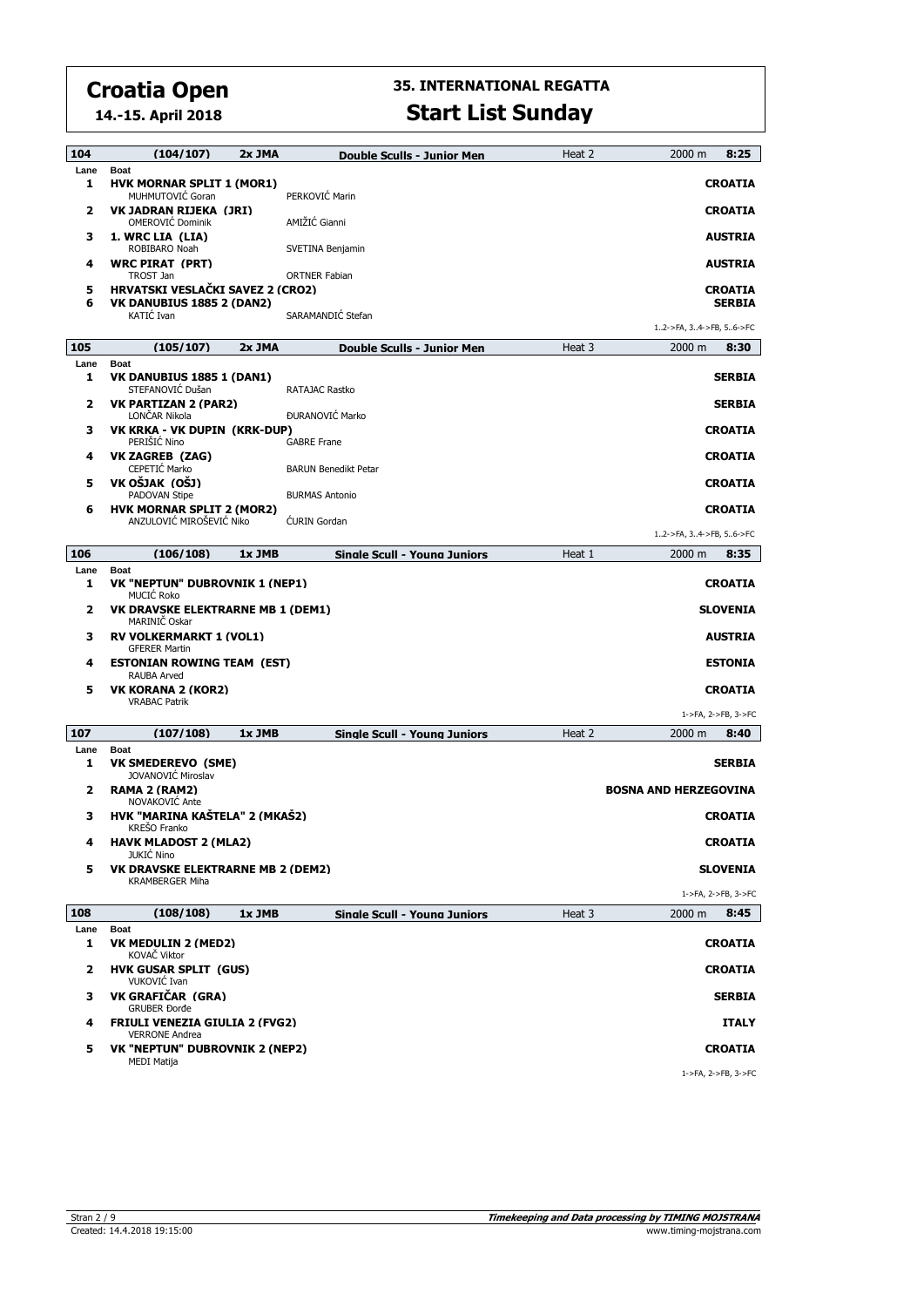**14.-15. April 2018**

| 109       | (109/108)                                                                                            | 1x JMB | <b>Sinale Scull - Youna Juniors</b> | Heat 4 | 8:50<br>2000 m                   |
|-----------|------------------------------------------------------------------------------------------------------|--------|-------------------------------------|--------|----------------------------------|
| Lane<br>1 | <b>Boat</b><br>RV VILLACH (VIL)<br><b>GUTSCHI Bernd</b>                                              |        |                                     |        | <b>AUSTRIA</b>                   |
| 2         | VK MEDULIN 1 (MED1)<br>LAZARIC Antonio                                                               |        |                                     |        | <b>CROATIA</b>                   |
| з         | <b>RV VOLKERMARKT 2 (VOL2)</b><br><b>MLINAR Johannes</b>                                             |        |                                     |        | <b>AUSTRIA</b>                   |
| 4         | <b>HAVK MLADOST 4 (MLA4)</b><br><b>MILIN Timon</b>                                                   |        |                                     |        | <b>CROATIA</b>                   |
| 5         | <b>HAVK MLADOST 3 (MLA3)</b><br>ŽIVKOVIĆ Lovro                                                       |        |                                     |        | <b>CROATIA</b>                   |
|           |                                                                                                      |        |                                     |        | 1->FA, 2->FB, 3->FC              |
| 110       | (110/108)                                                                                            | 1x JMB | Sinale Scull - Youna Juniors        | Heat 5 | 2000 m<br>8:55                   |
| Lane<br>1 | <b>Boat</b><br><b>FRIULI VENEZIA GIULIA 1 (FVG1)</b><br>SERAFINO Andrea                              |        |                                     |        | <b>ITALY</b>                     |
| 2         | RAMA 1 (RAM1)                                                                                        |        |                                     |        | <b>BOSNA AND HERZEGOVINA</b>     |
| з         | <b>BILIĆ Jakov</b><br><b>HAVK MLADOST 1 (MLA1)</b><br>AUGOSTINOV Ivan                                |        |                                     |        | <b>CROATIA</b>                   |
| 4         | <b>HVK MORNAR SPLIT (MOR)</b><br>MILOVAC Gordan                                                      |        |                                     |        | <b>CROATIA</b>                   |
| 5         | VK KORANA 1 (KOR1)<br>KONJEVODA Mario                                                                |        |                                     |        | <b>CROATIA</b>                   |
|           |                                                                                                      |        |                                     |        | 1->FA, 2->FB, 3->FC              |
| 111       | (111/108)                                                                                            | 1x JMB | <b>Sinale Scull - Youna Juniors</b> | Heat 6 | 9:00<br>2000 m                   |
| Lane<br>1 | <b>Boat</b><br>VK BLED 1 (BLE1)<br>POGAČNIK Samo                                                     |        |                                     |        | <b>SLOVENIA</b>                  |
| 2         | HVK "MARINA KAŠTELA" 1 (MKAŠ1)<br>GRBEŠA Luka                                                        |        |                                     |        | <b>CROATIA</b>                   |
| з         | <b>VK JARUN (JAR)</b><br>BOŽIĆ JOKIĆ Josip                                                           |        |                                     |        | <b>CROATIA</b>                   |
| 4         | VK BLED 2 (BLE2)<br>VUJKOVIĆ Timotej                                                                 |        |                                     |        | <b>SLOVENIA</b>                  |
| 5         | <b>SABLJACI OGULIN (SAB)</b><br>POLJANČIĆ Davor                                                      |        |                                     |        | <b>CROATIA</b>                   |
|           |                                                                                                      |        |                                     |        | 1->FA, 2->FB, 3->FC              |
| 112       | (112/110)                                                                                            | 2x SWA | Double Sculls - Senior Women        | Heat 1 | $2000 \; \text{m}$<br>9:05       |
| Lane<br>2 | <b>Boat</b><br>RV VOLKERMARKT - VK TREŠNJEVKA (VOL-TRE)<br>LOBNIG Katharina                          |        | MILOŠEVIĆ Marcela                   |        | MIX                              |
| з         | <b>HAVK MLADOST (MLA)</b><br>ŽAJA Katarina Lara                                                      |        | BOGDANOVSKI Lucijana                |        | <b>CROATIA</b>                   |
| 4         | SOCIETA GINNASTICA TRIESTINA (SGT)                                                                   |        |                                     |        | <b>ITALY</b>                     |
| 5         | <b>DENICH Eleonora</b><br>VK ARGO IZOLA (ARG)                                                        |        | MOLINARO Federica                   |        | <b>SLOVENIA</b>                  |
|           | KOSTANJŠEK Nina                                                                                      |        | MACCHI Ilaria                       |        | $1.3$ ->FA                       |
| 113       | (113/110)                                                                                            | 2x SWA | Double Sculls - Senior Women        | Heat 2 | 9:10<br>2000 m                   |
| Lane      | <b>Boat</b>                                                                                          |        |                                     |        |                                  |
| 2<br>з    | <b>AUSTRIAN ROWING FEDERATION 2 (AUT2)</b><br><b>ESTONIAN ROWING TEAM (EST)</b><br><b>MITT Liisu</b> |        | <b>JAANSON Greta</b>                |        | <b>AUSTRIA</b><br><b>ESTONIA</b> |
| 4         | <b>RV STAW - ALBATROS KLAGENFURT (STA-ALB)</b><br><b>TIEFENTHALER Lara</b>                           |        | MANOUTSCHEHRI Anja                  |        | AUSTRIA                          |
| 5         | <b>AUSTRIAN ROWING FEDERATION 1 (AUT1)</b>                                                           |        |                                     |        | <b>AUSTRIA</b><br>$1.3$ ->FA     |
| 114       | (114/111)                                                                                            | 1x JWB | Sinale Scull - Youna Junior Women   | Heat 1 | 9:15<br>2000 m                   |
| Lane<br>1 | <b>Boat</b>                                                                                          |        |                                     |        |                                  |
|           | VK JARUN (JAR)                                                                                       |        |                                     |        | <b>CROATIA</b>                   |
| 2         | RAZVALIĆ Tamara<br>VK ARGO IZOLA (ARG)                                                               |        |                                     |        | <b>SLOVENIA</b>                  |
| з         | <b>MACCHI Agnese</b><br>VK BLED 1 (BLE1)                                                             |        |                                     |        | <b>SLOVENIA</b>                  |
| 4         | GRUŠKOVNJAK Pia<br>RAMA (RAM)                                                                        |        |                                     |        | <b>BOSNA AND HERZEGOVINA</b>     |
| 5         | RADIC Ivana<br><b>VK ZAGREB 2 (ZAG2)</b><br>MIHALJEVIĆ Marta                                         |        |                                     |        | <b>CROATIA</b>                   |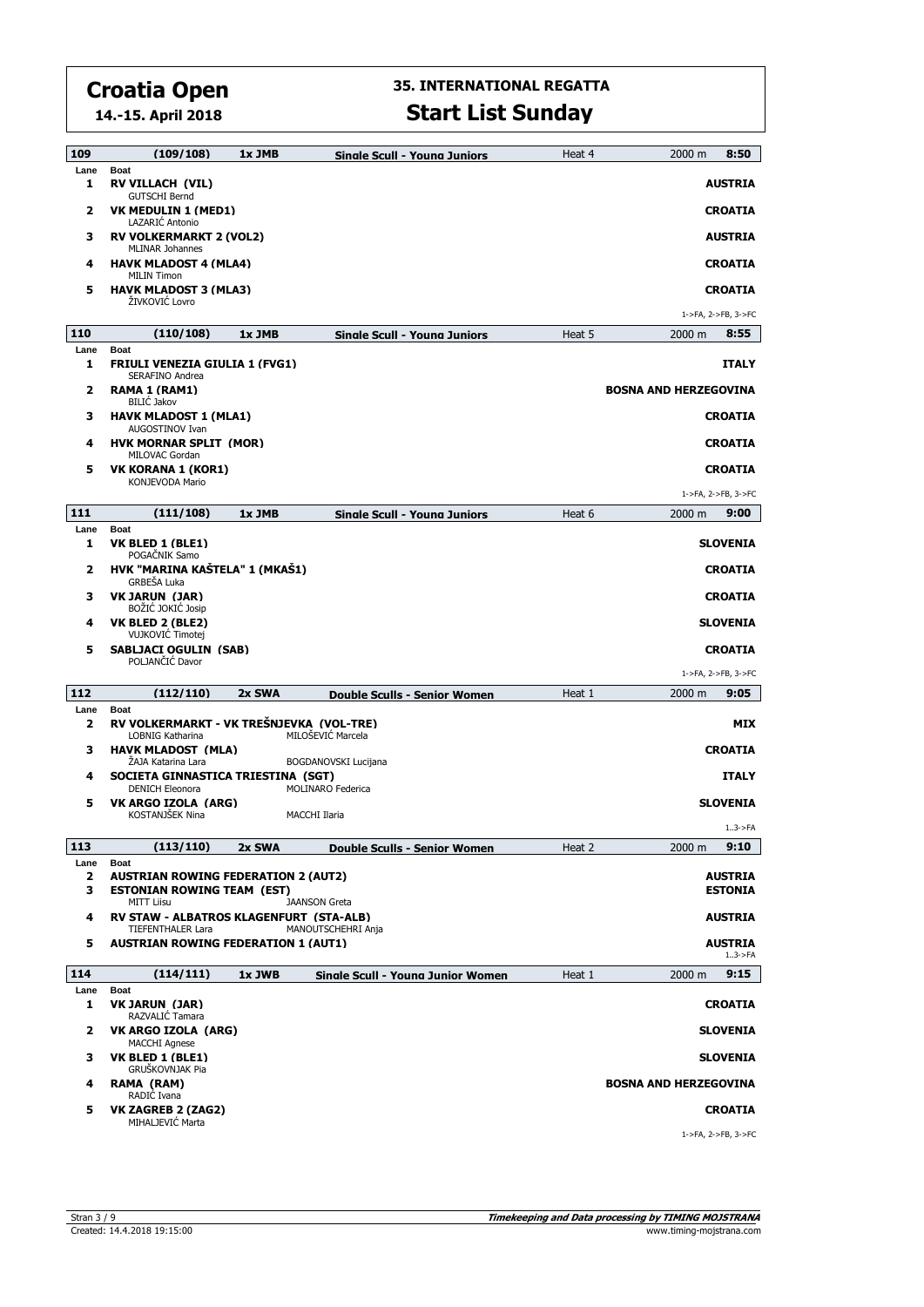**14.-15. April 2018**

| 115                  | (115/111)                                                                 | 1x JWB |                       | Sinale Scull - Youna Junior Women        | Heat 2 | 9:20<br>2000 m                         |
|----------------------|---------------------------------------------------------------------------|--------|-----------------------|------------------------------------------|--------|----------------------------------------|
| Lane<br>1            | <b>Boat</b><br><b>FRIULI VENEZIA GIULIA 2 (FVG2)</b><br>PINES Nikita June |        |                       |                                          |        | <b>ITALY</b>                           |
| 2                    | VK CRVENA ZVEZDA 1 (CZV1)<br>LAZIC Iva                                    |        |                       |                                          |        | <b>SERBIA</b>                          |
| 3                    | <b>FRIULI VENEZIA GIULIA 4 (FVG4)</b>                                     |        |                       |                                          |        | <b>ITALY</b>                           |
| 4                    | <b>VOLPONI Edda</b><br>VK CRVENA ZVEZDA 2 (CZV2)<br>VIZI Minja            |        |                       |                                          |        | <b>SERBIA</b>                          |
| 5                    | <b>VK PARTIZAN (PAR)</b><br><b>BUGARSKI Maša</b>                          |        |                       |                                          |        | <b>SERBIA</b>                          |
|                      |                                                                           |        |                       |                                          |        | 1->FA, 2->FB, 3->FC                    |
| 116<br>Lane          | (116/111)<br><b>Boat</b>                                                  | 1x JWB |                       | Single Scull - Young Junior Women        | Heat 3 | 2000 m<br>9:25                         |
| 2                    | <b>FRIULI VENEZIA GIULIA 1 (FVG1)</b><br><b>CHERSI Flora</b>              |        |                       |                                          |        | <b>ITALY</b>                           |
| з                    | <b>HVK VUKOVAR 1 (VUK1)</b><br><b>BATAKOVIĆ Katarina</b>                  |        |                       |                                          |        | <b>CROATIA</b>                         |
| 4                    | <b>RV VILLACH (VIL)</b><br><b>MELINC Larissa</b>                          |        |                       |                                          |        | <b>AUSTRIA</b>                         |
| 5                    | <b>TURKISH ROWING FEDERATION (TUR)</b><br><b>ALKAN Azra</b>               |        |                       |                                          |        | <b>TURKEY</b>                          |
|                      |                                                                           |        |                       |                                          |        | 1->FA, 2->FB, 3->FC                    |
| 117                  | (117/111)                                                                 | 1x JWB |                       | <b>Sinale Scull - Youna Junior Women</b> | Heat 4 | 2000 m<br>9:30                         |
| Lane<br>2            | <b>Boat</b><br><b>RV VOLKERMARKT 1 (VOL1)</b><br>SCHILDBERGER Annika      |        |                       |                                          |        | <b>AUSTRIA</b>                         |
| з                    | <b>RV VOLKERMARKT 2 (VOL2)</b><br><b>ULRICH Anna</b>                      |        |                       |                                          |        | <b>AUSTRIA</b>                         |
| 4                    | <b>VK MEDULIN (MED)</b><br><b>KAIC Martina</b>                            |        |                       |                                          |        | <b>CROATIA</b>                         |
| 5                    | <b>HVK VUKOVAR 2 (VUK2)</b><br>VRANČIĆ Agata                              |        |                       |                                          |        | <b>CROATIA</b><br>1->FA, 2->FB, 3->FC  |
| 118                  | (118/111)                                                                 | 1x JWB |                       | Sinale Scull - Youna Junior Women        | Heat 5 | 2000 m<br>9:35                         |
| Lane<br>$\mathbf{2}$ | <b>Boat</b><br><b>VK NAUTILUS KOPER 1 (NKP1)</b>                          |        |                       |                                          |        | <b>SLOVENIA</b>                        |
| з                    | TEPEŠ Neja<br><b>FRIULI VENEZIA GIULIA 3 (FVG3)</b>                       |        |                       |                                          |        | <b>ITALY</b>                           |
| 4                    | <b>LEONE Sofia</b><br><b>HVK GUSAR SPLIT 2 (GUS2)</b>                     |        |                       |                                          |        | <b>CROATIA</b>                         |
| 5                    | PEROVIC Jelena<br>VK BLED 2 (BLE2)                                        |        |                       |                                          |        | <b>SLOVENIA</b>                        |
|                      | <b>VOVK Jera</b>                                                          |        |                       |                                          |        | 1->FA, 2->FB, 3->FC                    |
| 119                  | (119/111)                                                                 | 1x JWB |                       | Sinale Scull - Youna Junior Women        | Heat 6 | 2000 m<br>9:40                         |
| Lane<br>2            | <b>Boat</b><br><b>VK CROATIA ZAGREB (CRC)</b><br>SINOVČIĆ Barbara         |        |                       |                                          |        | <b>CROATIA</b>                         |
| з                    | VK TREŠNJEVKA 1 (TRE1)<br>GLOGOLJA Valeria                                |        |                       |                                          |        | <b>CROATIA</b>                         |
| 4                    | <b>ESTONIAN ROWING TEAM (EST)</b><br><b>DMITRIJEV Helene</b>              |        |                       |                                          |        | <b>ESTONIA</b>                         |
| 5                    | <b>HVK GUSAR SPLIT 1 (GUS1)</b><br>MRDULJAŠ Maura                         |        |                       |                                          |        | <b>CROATIA</b>                         |
|                      |                                                                           |        |                       |                                          |        | 1->FA, 2->FB, 3->FC                    |
| 120                  | (120/113)                                                                 | 4- JMA |                       | <b>Four - Junior Men</b>                 | Heat 1 | 2000 m<br>9:45                         |
| Lane<br>1            | <b>Boat</b><br>VK JADRAN ZADAR (JZD)<br>BEZINOVIĆ Tonči                   |        | <b>GRANCARIĆ</b> Ivan | <b>CIMERA Dominik</b>                    |        | <b>CROATIA</b><br>VUJEVIĆ Stipe        |
| $\overline{2}$       | <b>HAVK MLADOST (MLA)</b><br><b>IVIČEK Mateo</b>                          |        | <b>MARCICH Vito</b>   | SRKOČ Sven                               |        | <b>CROATIA</b><br>PANEVA Mate          |
| з                    | VK TREŠNJEVKA (TRE)<br>KORDIĆ Noah                                        |        | PULJEVIĆ Leon         | <b>RUKAVINA Robert</b>                   |        | <b>CROATIA</b><br>LAPARIĆ Karlo        |
| 4                    | HRVATSKI VESLAČKI SAVEZ (CRO)<br>IPSA Fabio                               |        | BJELIĆ Jakov          | STOJŠIĆ Mateo                            |        | <b>CROATIA</b><br>MARKULINČIĆ Luka     |
| 5                    | <b>HVK GUSAR SPLIT 2 (GUS2)</b><br><b>TONKOVIC Josip</b>                  |        | <b>KUKO Mate</b>      | MARIĆ Karlo                              |        | <b>CROATIA</b><br><b>BERIŠIĆ Stipe</b> |
| 6                    | <b>VK MEDULIN (MED)</b><br><b>GRGOROVIC Ivan</b>                          |        | UŠIĆ Teo              | GRUBEŠA Luka                             |        | CROATIA<br><b>BURŠIĆ Mario</b>         |
|                      |                                                                           |        |                       |                                          |        | 13->FA, 46->FB                         |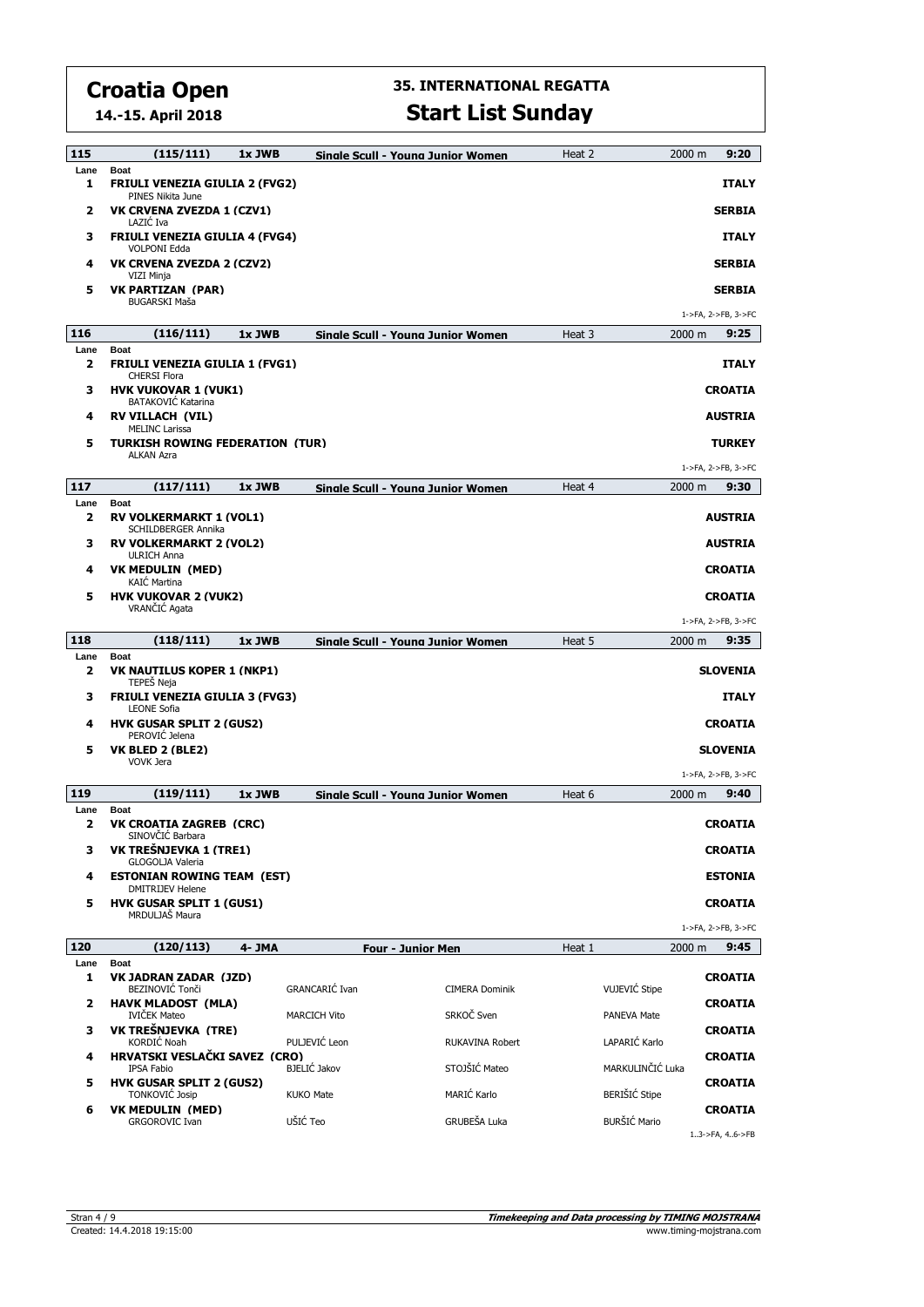**14.-15. April 2018**

| 121                     | (121/113)                                                               | 4- JMA |                         | <b>Four - Junior Men</b>         | Heat 2 | 2000 m                 | 9:50                              |
|-------------------------|-------------------------------------------------------------------------|--------|-------------------------|----------------------------------|--------|------------------------|-----------------------------------|
| Lane<br>1               | <b>Boat</b><br>VESLAŠKA ZVEZA SLOVENIJE 1 (SLO1)<br><b>GRACE Jernei</b> |        | POLŠE Filip             | BAŠL Jaša                        |        | ČAS Jure               | <b>SLOVENIA</b>                   |
| 2                       | WIKING-ISTER-OTTENSHEIM-GMUDEN (W-I-O-G)                                |        |                         |                                  |        |                        | <b>AUSTRIA</b>                    |
| з                       | <b>ORTNER Jonathan</b><br>VK CRVENA ZVEZDA - VK GALEB (CZV-GLB)         |        | <b>HANNER Florian</b>   | <b>LINDER Oscar</b>              |        | <b>WNDLER Florian</b>  | <b>SERBIA</b>                     |
| 4                       | PRODANOVIĆ Marko<br><b>HVK GUSAR SPLIT 1 (GUS1)</b>                     |        | SAVIĆ Slavko            | DIMITRIJEVIĆ Boris               |        | STANKOVIĆ Todor        | <b>CROATIA</b>                    |
| 5                       | <b>BARTULOVIĆ Dominik</b><br>VESLAŠKA ZVEZA SLOVENIJE 2 (SLO2)          |        | MAJIĆ Bruno             | <b>GRUBIŠA Antonio</b>           |        | FABJANAC Fabjan        | <b>SLOVENIA</b>                   |
| 6                       | <b>KRAVČUK Semen</b><br><b>CARINTHIAN ROWING FEDERATION (CRF)</b>       |        | STARIČ Martin           | BRAJNIK Žiga                     |        | <b>TRATNIK Aleksej</b> | <b>AUSTRIA</b>                    |
|                         | <b>SAUERBIER Luca</b>                                                   |        | <b>RIEDEL Martin</b>    | <b>KARLOVSKY Michal</b>          |        | <b>BARTA Philip</b>    | 13->FA, 46->FB                    |
| 122                     | (122/114)                                                               | 2x JWA |                         | Double Sculls - Junior Women     | Heat 1 | 2000 m                 | 9:55                              |
| Lane                    | <b>Boat</b>                                                             |        |                         |                                  |        |                        |                                   |
| 1                       | VK CRVENA ZVEZDA - VK PARTIZAN (CZV-PAR)<br>BEZBRADICA Maša             |        | NISEVIC Andela          |                                  |        |                        | <b>SERBIA</b>                     |
| $\mathbf{2}$            | <b>ESTONIAN ROWING TEAM 2 (EST2)</b><br><b>LAANE Liisa-Marie</b>        |        | <b>BUDANOVA Irena</b>   |                                  |        |                        | <b>ESTONIA</b>                    |
| з                       | "CHERPOKOV" ROWING CLUB 1 (CHE1)<br>KARAIVANOVA Antoaneta               |        | YANKIEVA Vanina         |                                  |        |                        | <b>BULGARIA</b>                   |
| 4                       | <b>TURKISH ROWING FEDERATION 1 (TUR1)</b>                               |        |                         |                                  |        |                        | <b>TURKEY</b>                     |
| 5                       | <b>HEPSAG Petek</b><br>VK DANUBIUS 1885 (DAN)                           |        | <b>SURER Didem</b>      |                                  |        |                        | <b>SERBIA</b>                     |
| 6                       | ILIČ Nataša<br><b>VK CROATIA ZAGREB 1 (CRC1)</b>                        |        | TARABIĆ Jana            |                                  |        |                        | <b>CROATIA</b>                    |
| $\overline{\mathbf{z}}$ | KOVAČIĆ Talia<br>"CHERPOKOV" ROWING CLUB 2 (CHE2)                       |        | VUKIĆ Lorena            |                                  |        |                        | <b>BULGARIA</b>                   |
|                         | <b>HRISTOVA Katrin</b>                                                  |        | <b>BONEVA Linda</b>     |                                  |        |                        | 13->FA, 36->FB                    |
| 123                     | (123/114)                                                               | 2x JWA |                         | Double Sculls - Junior Women     | Heat 2 | 2000 m                 | 10:00                             |
| Lane<br>1               | <b>Boat</b><br><b>VK NAUTILUS KOPER 1 (NKP1)</b>                        |        |                         |                                  |        |                        | <b>SLOVENIA</b>                   |
|                         | <b>ZONTA Noemi</b>                                                      |        | TEPEŠ Neja              |                                  |        |                        |                                   |
| $\mathbf{2}$            | <b>VK DUPIN (DUP)</b><br>JELOVČIĆ Marijeta                              |        | JELOVČIĆ Kristina       |                                  |        |                        | <b>CROATIA</b>                    |
| з                       | <b>ESTONIAN ROWING TEAM 1 (EST1)</b><br><b>ALTTOA Grete</b>             |        | <b>ARON Anabel</b>      |                                  |        |                        | <b>ESTONIA</b>                    |
| 4                       | VK JARUN - HAVK MLADOST (JAR-MLA)<br>TALJIĆ Iva                         |        | <b>KOSTELIC Marta</b>   |                                  |        |                        | <b>CROATIA</b>                    |
| 5                       | <b>RV STAW (STA)</b><br><b>HOVER Johanna</b>                            |        | <b>FLANDORFER Laura</b> |                                  |        |                        | <b>AUSTRIA</b>                    |
| 6                       | VK NAUTILUS KOPER 2 (NKP2)                                              |        |                         |                                  |        |                        | <b>SLOVENIA</b><br>13->FA, 36->FB |
| 124                     | (124/115)                                                               | 1x SMA |                         | <b>Single Scull - Senior Men</b> | Heat 1 | 2000 m                 | 10:05                             |
| Lane<br>1               | <b>Boat</b><br><b>RV WIKING LINZ 1 (WIK1)</b>                           |        |                         |                                  |        |                        | <b>AUSTRIA</b>                    |
| 2                       | <b>LEMP Markus</b><br><b>HAVK MLADOST 2 (MLA2)</b>                      |        |                         |                                  |        |                        | <b>CROATIA</b>                    |
| з                       | <b>KONJIK Mislav</b><br>VESLAČKI SAVEZ SRBIJE 1 (SRB1)                  |        |                         |                                  |        |                        | <b>SERBIA</b>                     |
| 4                       | MARJANOVIĆ Marko<br><b>ESTONIAN ROWING TEAM 5 (EST5)</b>                |        |                         |                                  |        |                        | <b>ESTONIA</b>                    |
| 5                       | <b>NOPS Andres</b><br><b>HVK VUKOVAR (VUK)</b>                          |        |                         |                                  |        |                        | <b>CROATIA</b>                    |
|                         | <b>BRANDT Mato</b>                                                      |        |                         |                                  |        |                        | 1->FA, 2->FB, 3->FC               |
| 125                     | (125/115)                                                               | 1x SMA |                         | Sinale Scull - Senior Men        | Heat 2 | 2000 m                 | 10:10                             |
| Lane<br>1               | <b>Boat</b><br>VK TREŠNJEVKA (TRE)                                      |        |                         |                                  |        |                        | <b>CROATIA</b>                    |
| $\overline{2}$          | RADONIĆ Luka<br><b>TURKISH ROWING FEDERATION (TUR)</b>                  |        |                         |                                  |        |                        | <b>TURKEY</b>                     |
| 3                       | <b>GUNES Naim Talha</b><br><b>VK SMEDEREVO (SME)</b>                    |        |                         |                                  |        |                        | <b>SERBIA</b>                     |
| 4                       | FILIPOVIC Aleksandar<br><b>ESTONIAN ROWING TEAM 2 (EST2)</b>            |        |                         |                                  |        |                        | <b>ESTONIA</b>                    |
| 5                       | <b>GORLOV Nikita</b><br>VK GALEB 1 (GLB1)                               |        |                         |                                  |        |                        | <b>SERBIA</b>                     |
|                         | SIMEUNOVIC Andria                                                       |        |                         |                                  |        |                        | 1->FA, 2->FB, 3->FC               |
|                         |                                                                         |        |                         |                                  |        |                        |                                   |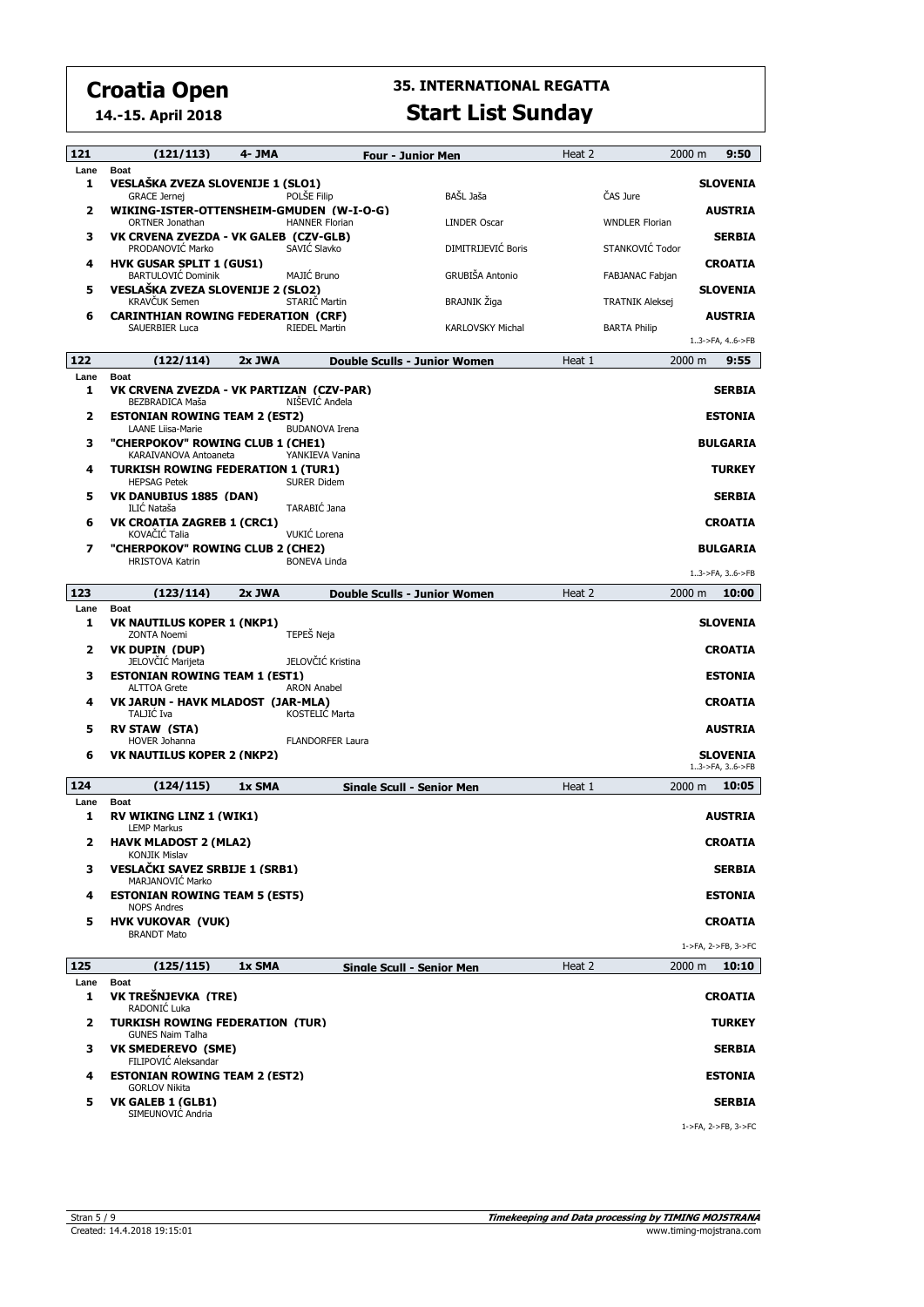**14.-15. April 2018**

| 126         | (126/115)                                                             | 1x SMA | <b>Sinale Scull - Senior Men</b> | Heat 3 | 10:15<br>2000 m            |
|-------------|-----------------------------------------------------------------------|--------|----------------------------------|--------|----------------------------|
| Lane<br>1   | <b>Boat</b><br>VK OŠJAK (OŠJ)<br>ŠEPAROVIĆ Antonio                    |        |                                  |        | <b>CROATIA</b>             |
| 2           | <b>ESTONIAN ROWING TEAM 1 (EST1)</b><br><b>KUZMIN Oskar</b>           |        |                                  |        | <b>ESTONIA</b>             |
| з           | VESLAČKI SAVEZ SRBIJE 2 (SRB2)<br>SLAVNIĆ Dušan                       |        |                                  |        | <b>SERBIA</b>              |
| 4           | VK GRAFIČAR (GRA)<br>PIVAČ Vukašin                                    |        |                                  |        | <b>SERBIA</b>              |
| 5           | <b>VK GALEB 2 (GLB2)</b><br><b>FORČEC Dasti</b>                       |        |                                  |        | <b>SERBIA</b>              |
|             |                                                                       |        |                                  |        | 1->FA, 2->FB, 3->FC        |
| 127         | (127/115)                                                             | 1x SMA | <b>Single Scull - Senior Men</b> | Heat 4 | 2000 m<br>10:20            |
| Lane<br>1   | <b>Boat</b><br><b>HAVK MLADOST 1 (MLA1)</b><br>VRDOILJAK Hrvoje       |        |                                  |        | <b>CROATIA</b>             |
| 2           | VK IKTUS 2 (IKT2)                                                     |        |                                  |        | <b>CROATIA</b>             |
| з           | STEINER Vedran<br>VK TAMIŠ (TAM)<br>STANOJEVIĆ Miloš                  |        |                                  |        | <b>SERBIA</b>              |
| 4           | VK DRAVSKE ELEKTRARNE MB (DEM)<br>ČAS Jaka                            |        |                                  |        | <b>SLOVENIA</b>            |
| 5           | <b>RV WIKING LINZ 2 (WIK2)</b>                                        |        |                                  |        | <b>AUSTRIA</b>             |
|             | <b>HOFMAYR Johannes</b>                                               |        |                                  |        | 1->FA, 2->FB, 3->FC        |
| 128         | (128/115)                                                             | 1x SMA | Single Scull - Senior Men        | Heat 5 | 10:25<br>$2000 \; m$       |
| Lane        | <b>Boat</b>                                                           |        |                                  |        |                            |
| 1           | <b>HAVK MLADOST 3 (MLA3)</b><br>SOLDO Zvonimir                        |        |                                  |        | <b>CROATIA</b>             |
| 2           | <b>ESTONIAN ROWING TEAM 3 (EST3)</b><br><b>KIVISTIK Handreas Karl</b> |        |                                  |        | <b>ESTONIA</b>             |
| з           | <b>VK CROATIA ZAGREB (CRC)</b><br>SAMARDŽIĆ Bernard                   |        |                                  |        | <b>CROATIA</b>             |
| 4           | <b>VK IKTUS 1 (IKT1)</b><br>ŠAIN David                                |        |                                  |        | <b>CROATIA</b>             |
| 5           | <b>VK KORANA (KOR)</b><br>STOJAKOVIĆ Davor                            |        |                                  |        | <b>CROATIA</b>             |
|             |                                                                       |        |                                  |        | 1->FA, 2->FB, 3->FC        |
| 129         | (129/115)                                                             | 1x SMA | <b>Single Scull - Senior Men</b> | Heat 6 | 2000 m<br>10:30            |
| Lane<br>2   | <b>Boat</b><br><b>WRC PIRAT (PRT)</b><br><b>TABORSKY Matthias</b>     |        |                                  |        | <b>AUSTRIA</b>             |
| з           | <b>ESTONIAN ROWING TEAM 4 (EST4)</b><br><b>KUSHTEYN Mikhail</b>       |        |                                  |        | <b>ESTONIA</b>             |
| 4           | <b>WAGINGER RUDERVEREIN (WAG)</b><br><b>REIM Lukas</b>                |        |                                  |        | <b>GERMANY</b>             |
| 5           | VK LJUBLJANICA (LJU)<br>MALEŠIČ Jaka                                  |        |                                  |        | <b>SLOVENIA</b>            |
|             |                                                                       |        |                                  |        | 1->FA, 2->FB, 3->FC        |
| 130<br>Lane | (130/116)<br>Boat                                                     | 2x SML | Double Sculls - Liahtweiaht Men  | Heat 1 | 10:35<br>2000 m            |
| 2           | <b>WRC PIRAT - RV STAW (PRT-STA)</b><br><b>KREIRMEIER Lukas</b>       |        | <b>HOMSTEIN Lukas</b>            |        | <b>AUSTRIA</b>             |
| з           | <b>TURKISH ROWING FEDERATION 1 (TUR1)</b><br>SONMEZ Bayram            |        | YANIPAZARLI Enes                 |        | <b>TURKEY</b>              |
| 4           | <b>MOVE SALZBURG (MOV)</b><br><b>SALLER Michael</b>                   |        | <b>ERLMOSER Severin</b>          |        | <b>AUSTRIA</b>             |
| 5           | <b>TURKISH ROWING FEDERATION 2 (TUR2)</b><br><b>UNSAL Fatih</b>       |        | <b>KARTAL Mert Kaan</b>          |        | <b>TURKEY</b><br>$13$ ->FA |
| 131         | (131/116)                                                             | 2x SML | Double Sculls - Liahtweiaht Men  | Heat 2 | 10:40<br>2000 m            |
| Lane<br>2   | Boat<br>VESLAŠKA ZVEZA SLOVENIJE (SLO)                                |        |                                  |        | <b>SLOVENIA</b>            |
| з           | <b>BOLHA Marko</b><br><b>HAVK MLADOST 1 (MLA1)</b>                    |        | JALEN Jan                        |        | <b>CROATIA</b>             |
|             | PAP Marko                                                             |        | PAP Luka                         |        |                            |
| 4           | VK KORANA (KOR)<br>CINDRIC Mislav                                     |        | <b>ŠUTALO Dominik</b>            |        | <b>CROATIA</b>             |
| 5           | HELLA S.F. - LIGHTING KOČOVCE (HSF)<br>VANCO Richard                  |        | VANČO Matuš                      |        | <b>SLOVAKIA</b>            |
|             |                                                                       |        |                                  |        | $13$ ->FA                  |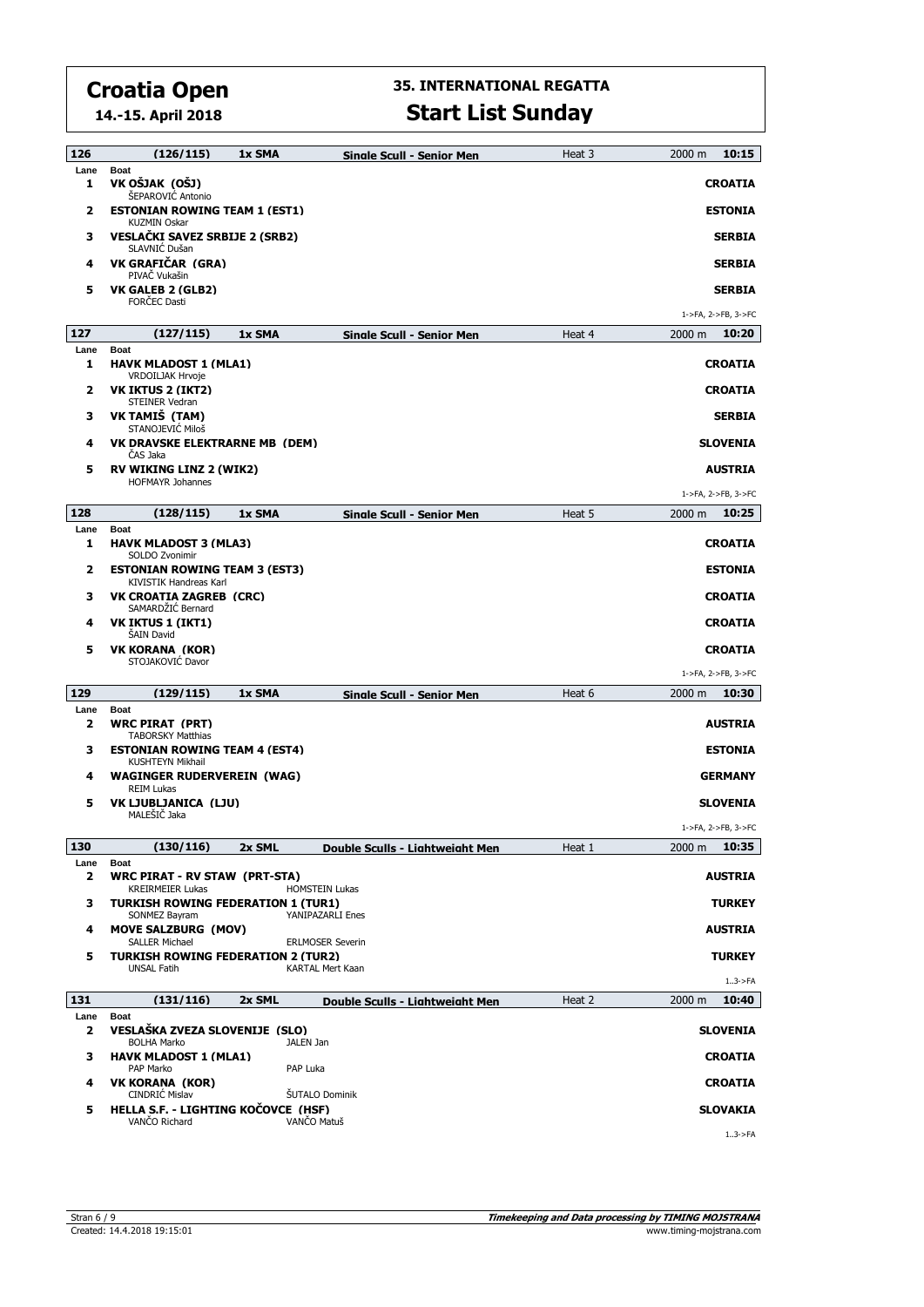**14.-15. April 2018**

| 132       | (132/118)                                                      | 4x JMA | <b>Ouadruple Sculls - Junior Men</b> |                       | Heat 1  | 2000 m                   | 10:45           |
|-----------|----------------------------------------------------------------|--------|--------------------------------------|-----------------------|---------|--------------------------|-----------------|
| Lane      | <b>Boat</b>                                                    |        |                                      |                       |         |                          |                 |
| 1         | RV VOLKERMARKT (VOL)<br><b>KOBOLTSCHNIG Benedikt</b>           |        | <b>MIKLAU Patrik</b>                 | <b>KRASSNIG David</b> |         | <b>KUP Jakob</b>         | <b>AUSTRIA</b>  |
| 2         | <b>HAVK MLADOST (MLA)</b><br>ZULFIKARPAŠIĆ Brun                |        | ROMANIĆ Karlo                        | ŠURINA Lovro          |         | ČORAK Jakov              | <b>CROATIA</b>  |
| з         | VK TREŠNJEVKA (TRE)<br><b>PUJAS Viktor</b>                     |        | ZORIČIĆ Vinko                        | JEDNOBRKOVIĆ Tin      |         | VARAŽDINEC Filip         | <b>CROATIA</b>  |
| 4         | VK CROATIA ZAGREB (CRC)<br>CIŽIĆ Teo                           |        | STANIĆ Lovro                         | VUČINIĆ Anton         |         | TURČIĆ Matija            | <b>CROATIA</b>  |
| 5         | VK DANUBIUS 1885 (DAN)<br>STEFANOVIĆ Dušan                     |        | RATAJAC Rastko                       | KATIĆ Ivan            |         | SARAMANDIĆ Stefan        | <b>SERBIA</b>   |
| 6         | SOCIETA GINNASTICA TRIESTINA (SGT)<br><b>SCHINTU Niccolo</b>   |        | FERRONATO Tommaso                    | <b>MARSI Federico</b> |         | MARCOTTO Stefano         | <b>ITALY</b>    |
|           |                                                                |        |                                      |                       |         |                          | 13->FA, 46->FB  |
| 133       | (133/118)                                                      | 4x JMA | <b>Ouadruple Sculls - Junior Men</b> |                       | Heat 2  | 2000 m                   | 10:50           |
| Lane<br>1 | <b>Boat</b><br><b>ESTONIAN ROWING TEAM (EST)</b>               |        |                                      |                       |         |                          | <b>ESTONIA</b>  |
| 2         | LIIVAMAE Ermo<br><b>AUSTRIAN ROWING FEDERATION (AUT)</b>       |        | KALJUSTE Martin                      | <b>TOOM Joonas</b>    |         | LINDSALU Kristjan        | <b>AUSTRIA</b>  |
| з         | <b>WEBERNDORFER Johannes</b><br>RV WIKING LINZ (WIK)           |        | <b>PRANDL Lukas</b>                  | <b>FINSTER Lukas</b>  |         | <b>SCHEIBLAUER Felix</b> | <b>AUSTRIA</b>  |
| 4         | GILLHOFER Fabian<br>HRVATSKI VESLAČKI SAVEZ (CRO)              |        | <b>PFAHNL Peter</b>                  | <b>HAIDER Xavier</b>  |         | <b>HULTSCH Konrad</b>    | CROATIA         |
| 5         | <b>BORKOVIĆ Karlo</b><br>VK ISTRA (IST)                        |        | DOMLJIVA Mislav                      | <b>KUKOLJICA Pero</b> |         | RAOVČIĆ Jerko            | <b>CROATIA</b>  |
|           | <b>ALABER Domagoj</b>                                          |        | IVANUŠEC Luka                        | MILOVAN Andrea        |         | STARČEVIĆ Petar          | 13->FA, 46->FB  |
| 134       | (134/101)                                                      | 2x KM  | <b>Double Sculls - Cadet</b>         |                       | Final 1 | $1000 \text{ m}$         | 10:55           |
| Lane      | <b>Boat</b>                                                    |        |                                      |                       |         |                          |                 |
| 1         | <b>HAVK MLADOST 3 (MLA3)</b><br>KOŽIĆ Leon                     |        | MORIĆ Ivan                           |                       |         |                          | CROATIA         |
| 2         | VK IZOLA (IZO)<br>TUL Jan                                      |        | <b>KLEVA Alec</b>                    |                       |         |                          | <b>SLOVENIA</b> |
| з         | VK TREŠNJEVKA 3 (TRE3)<br><b>TVRDINIC Ivan</b>                 |        | KRALJ Borna                          |                       |         |                          | <b>CROATIA</b>  |
| 4         | VK DUPIN 2 (DUP2)<br>MARAČA Bruno                              |        | ČORKALO Roko                         |                       |         |                          | <b>CROATIA</b>  |
| 5         | VK GLAGOLJAŠ (GLA)<br>MILOHNIĆ Niko                            |        | STIPANOVIĆ Antonio                   |                       |         |                          | <b>CROATIA</b>  |
| 6         | VK ZAGREB 3 (ZAG3)<br>GABRILO Ivan                             |        | PORKLABIĆ Filip                      |                       |         |                          | <b>CROATIA</b>  |
| 135       | (135/101)                                                      | 2x KM  | Double Sculls - Cadet                |                       | Final 2 | 1000 m                   | 11:00           |
| Lane      | <b>Boat</b>                                                    |        |                                      |                       |         |                          |                 |
| 1         | VK TREŠNJEVKA 1 (TRE1)<br>VUCANJK Jan                          |        | <b>GRBAC LACKOVIĆ Adrian</b>         |                       |         |                          | CROATIA         |
| 2         | VK TREŠNJEVKA 5 (TRE5)<br>GOJIĆ Jan                            |        | NICOSCIA Joshua                      |                       |         |                          | CROATIA         |
| з         | HVK "MARINA KAŠTELA" (MKAŠ)<br><b>BANOVAC Ivan</b>             |        | ZOVIĆ Matej                          |                       |         |                          | <b>CROATIA</b>  |
|           | <b>VK CROATIA ZAGREB (CRC)</b><br>GNJATOVIĆ Žan                |        | ŠKARICA Vito                         |                       |         |                          | CROATIA         |
| 5         | <b>VK KORANA (KOR)</b><br><b>HAJDIN Luka</b>                   |        | ŠUŠNJAR Igor                         |                       |         |                          | <b>CROATIA</b>  |
| 6         | <b>FRIULI VENEZIA GIULIA 1 (FVG1)</b><br>DRI Marco             |        | <b>CORAZZA Loris</b>                 |                       |         |                          | <b>ITALY</b>    |
| 136       | (136/101)                                                      | 2x KM  | <b>Double Sculls - Cadet</b>         |                       | Final 3 | 1000 m                   | 11:04           |
| Lane      | <b>Boat</b>                                                    |        |                                      |                       |         |                          |                 |
| 1         | <b>HAVK MLADOST 1 (MLA1)</b><br>HAŠPERGER Karlo                |        | GALIĆ Matei                          |                       |         |                          | <b>CROATIA</b>  |
| 2         | <b>HAVK MLADOST 4 (MLA4)</b><br><b>BANOVIĆ Sven</b>            |        | IVANČIĆ Borna                        |                       |         |                          | CROATIA         |
| з         | VK DUPIN 1 (DUP1)<br>PAPEŠA Luka                               |        | ŠPANJA Filip                         |                       |         |                          | CROATIA         |
| 4         | <b>VK JARUN (JAR)</b><br><b>VARAT Nino</b>                     |        | MIHOVILIĆ Ivor                       |                       |         |                          | <b>CROATIA</b>  |
| 5         | <b>FRIULI VENEZIA GIULIA 2 (FVG2)</b><br><b>BENVENUTO Evan</b> |        | DI STEFANO Antonio                   |                       |         |                          | <b>ITALY</b>    |
| 6         | VK ARGO IZOLA (ARG)                                            |        |                                      |                       |         |                          | <b>SLOVENIA</b> |
|           | <b>VUK Jernej</b>                                              |        | ČATIČ Semi                           |                       |         |                          |                 |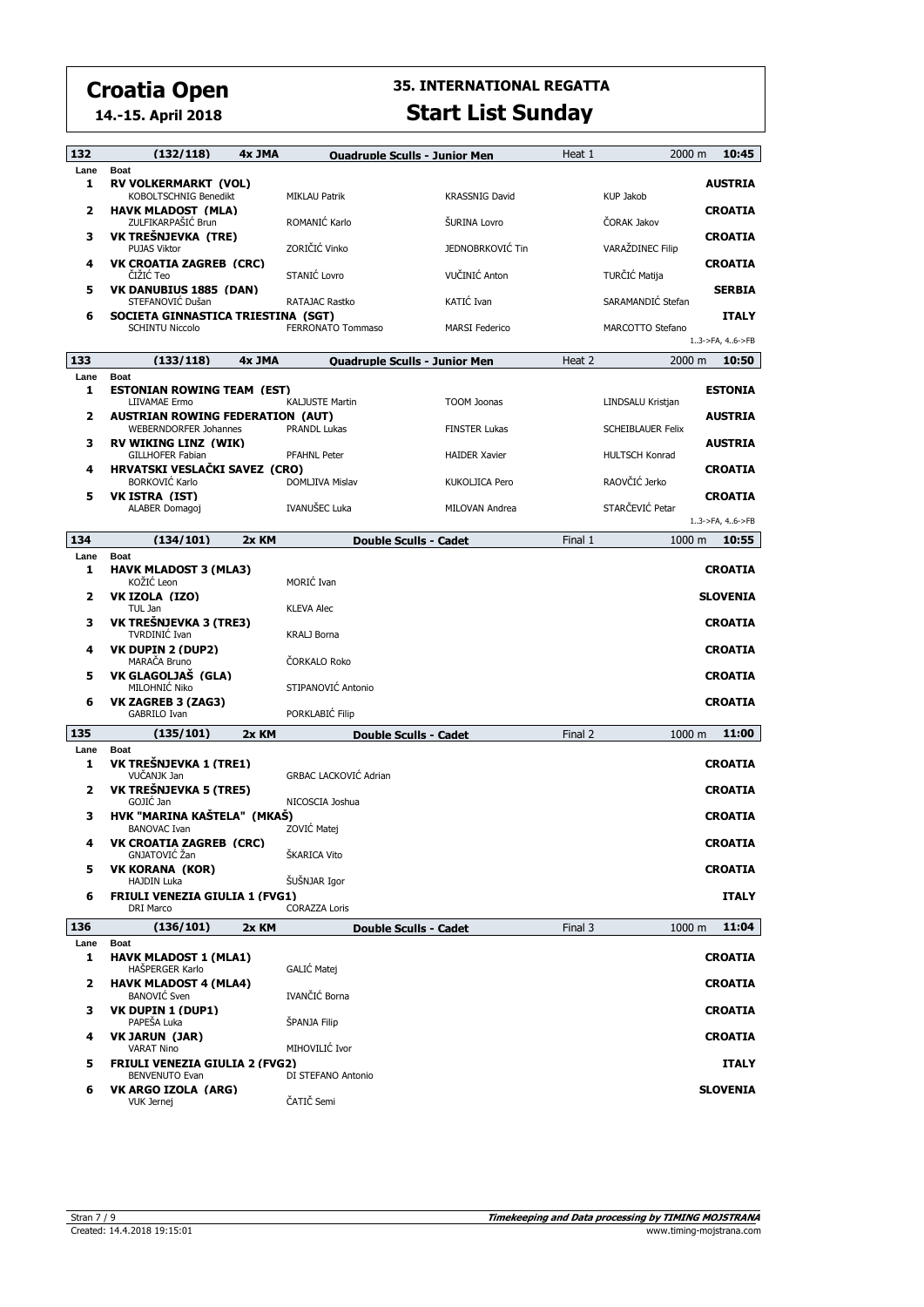**14.-15. April 2018**

| 137                     | (137/101)                                                       | 2x KM | Double Sculls - Cadet | Final 4 | 11:08<br>1000 m           |
|-------------------------|-----------------------------------------------------------------|-------|-----------------------|---------|---------------------------|
| Lane                    | <b>Boat</b>                                                     |       |                       |         |                           |
| 1                       | VK BLED (BLE)<br>FRČEJ Urban                                    |       | POTOČNIK Gabrijel     |         | <b>SLOVENIA</b>           |
| $\mathbf{2}$            | VK OŠJAK (OŠJ)<br>ŠEPAROVIĆ Nikola                              |       | PRIŽMIĆ Vito          |         | <b>CROATIA</b>            |
| з                       | VK ARGO - VK NAUTILUS KOPER (ARG-NKP)<br><b>VUK Jernej</b>      |       | Markuža Matej         |         | <b>SLOVAKIA</b>           |
| 4                       | <b>HAVK MLADOST 2 (MLA2)</b><br><b>MARINAC Martin</b>           |       | SMOLJANOVIĆ Marin     |         | <b>CROATIA</b>            |
| 5                       | VK ZAGREB 1 (ZAG1)<br>DŽIDA Lukas                               |       | MARAČIĆ Sven          |         | <b>CROATIA</b>            |
| 138                     | (138/101)                                                       | 2x KM | Double Sculls - Cadet | Final 5 | 11:12<br>1000 m           |
| Lane                    | <b>Boat</b>                                                     |       |                       |         |                           |
| 1                       | VK ZAGREB 2 (ZAG2)<br><b>MRVAC Andrija</b>                      |       | CVJETKOVIĆ Roko Stipe |         | <b>CROATIA</b>            |
| $\overline{\mathbf{2}}$ | VK LJUBLJANICA 1 (LJU1)                                         |       |                       |         | <b>SLOVENIA</b>           |
| з                       | AGIČ Timotej<br>VK LJUBLJANICA 2 (LJU2)                         |       | PEJOVIČ Jakob         |         | <b>SLOVENIA</b>           |
| 4                       | PERIČ POLJANEC Miha<br><b>VK KRKA (KRK)</b>                     |       | <b>GASER Filip</b>    |         | <b>CROATIA</b>            |
|                         | <b>KRNIC Matej</b>                                              |       | MATEŠIĆ Filip         |         |                           |
| 5                       | VK DANUBIUS - HAVK MLADOST (DAN-MLA)<br><b>MUDRINIC Vuk</b>     |       | MARKOTA Andrija       |         | <b>CROATIA</b>            |
| 139                     | (139/102)                                                       | 1x KW | Single Scull - Cadet  | Final 1 | 11:16<br>1000 m           |
| Lane<br>1               | <b>Boat</b><br>VK GLAGOLJAŠ 5 (GLA5)                            |       |                       |         | <b>CROATIA</b>            |
|                         | JUREŠIĆ Paola<br><b>RV VILLACH (VIL)</b>                        |       |                       |         |                           |
| 2                       | <b>BUGELNIG Selina</b>                                          |       |                       |         | <b>AUSTRIA</b>            |
| з                       | <b>VK IZOLA 2 (IZO2)</b><br>GRMOVŠEK Zara                       |       |                       |         | <b>SLOVENIA</b>           |
| 4                       | VK LJUBLJANICA 2 (LJU2)<br>DOSTAL Zarja                         |       |                       |         | <b>SLOVENIA</b>           |
| 5                       | VK GLAGOLJAŠ 2 (GLA2)<br><b>ZEC Laura</b>                       |       |                       |         | <b>CROATIA</b>            |
| 6                       | <b>VK IZOLA 1 (IZO1)</b><br>MEDVEŠČEK Zala                      |       |                       |         | <b>SLOVENIA</b>           |
| 140                     | (140/102)                                                       | 1x KW | Single Scull - Cadet  | Final 2 | 11:20<br>1000 m           |
| Lane<br>1               | <b>Boat</b><br>VK ČURUG (ČUR)                                   |       |                       |         | <b>SERBIA</b>             |
| $\mathbf{2}$            | JAKOVLJEVIĆ Marija<br>VK ARGO IZOLA 2 (ARG2)                    |       |                       |         | <b>SLOVENIA</b>           |
| з                       | DONAVAL Aja<br>VK TREŠNJEVKA 1 (TRE1)<br>MATIJEVIĆ Lucija       |       |                       |         | <b>CROATIA</b>            |
| 4                       | VK OŠJAK (OŠJ)<br>USMIJANI Lucija                               |       |                       |         | <b>CROATIA</b>            |
| 5                       | VK GLAGOLJAŠ 3 (GLA3)<br>SELETOVIĆ Lana                         |       |                       |         | <b>CROATIA</b>            |
| 6                       | <b>FRIULI VENEZIA GIULIA 1 (FVG1)</b><br>PAHOR Benedetta        |       |                       |         | <b>ITALY</b>              |
| 141                     | (141/102)                                                       | 1x KW | Single Scull - Cadet  | Final 3 | 11:24<br>$1000 \text{ m}$ |
| Lane                    | <b>Boat</b>                                                     |       |                       |         |                           |
| 1                       | <b>HAVK MLADOST 1 (MLA1)</b><br>RIMBALDO Reina                  |       |                       |         | <b>CROATIA</b>            |
| $\overline{2}$          | <b>FRIULI VENEZIA GIULIA 2 (FVG2)</b><br><b>GOTTARDI Giulia</b> |       |                       |         | <b>ITALY</b>              |
| 3                       | VK GLAGOLJAŠ 1 (GLA1)<br>NENADIĆ Lara                           |       |                       |         | <b>CROATIA</b>            |
| 4                       | VK LJUBLJANICA 1 (LJU1)<br>POTOČNIK Ela                         |       |                       |         | SLOVENIA                  |
| 5                       | VK GLAGOLJAŠ 4 (GLA4)<br><b>GALANTE Ivana</b>                   |       |                       |         | <b>CROATIA</b>            |
| 6                       | VK ZAGREB 4 (ZAG4)<br>MATAIC Dora                               |       |                       |         | <b>CROATIA</b>            |